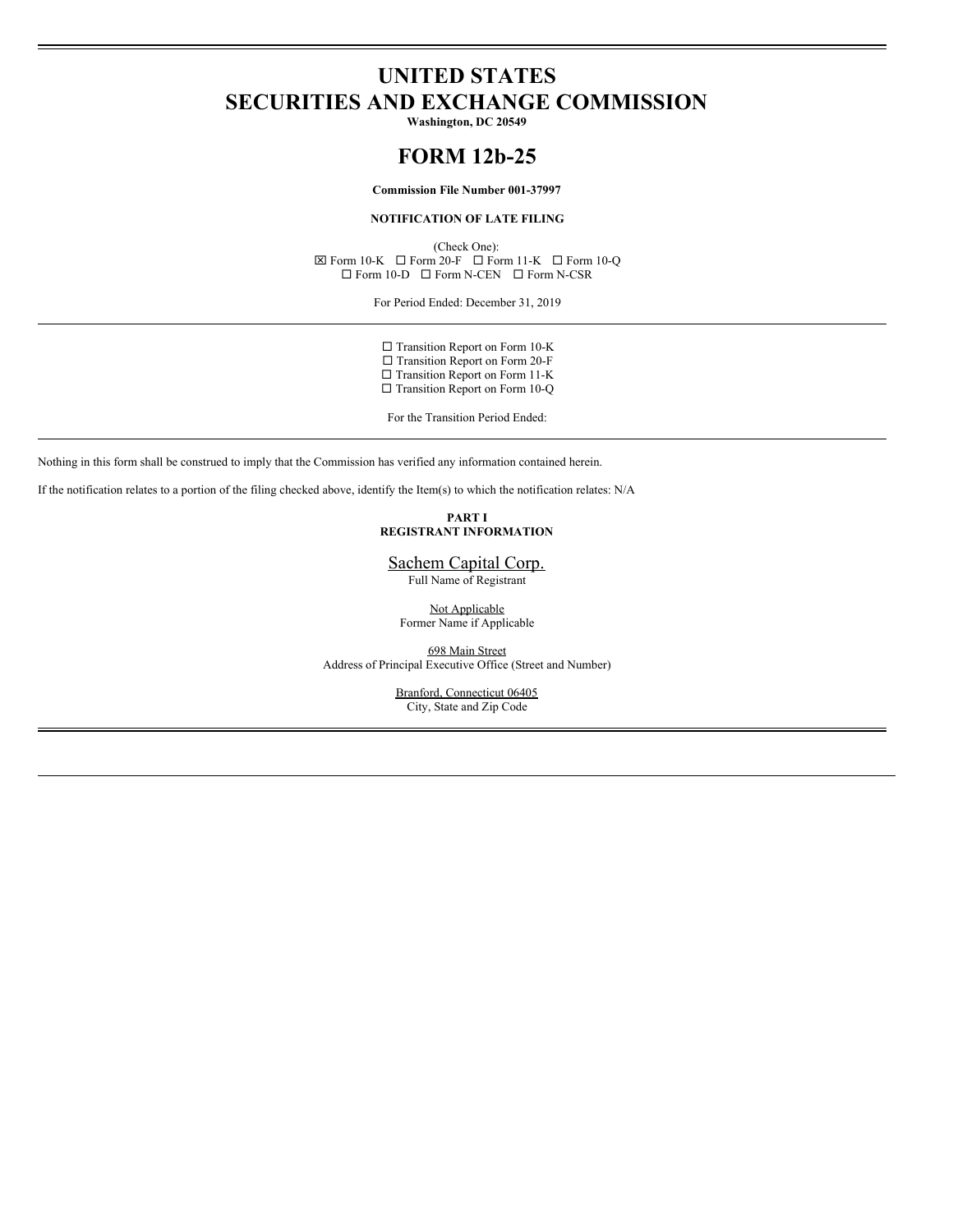### **PART II RULES 12b-25(b) AND (c)**

If the subject report could not be filed without unreasonable effort or expense and the registrant seeks relief pursuant to Rule 12b-25(b), the following should be completed. (Check box if appropriate.)

(a) The reasons described in reasonable detail in Part III of this form could not be eliminated without unreasonable effort or expense;

 $\overline{\mathbf{x}}$ (b) The subject annual report, semi-annual report, transition report on Form 10-K, Form 20-F, Form 11-K, Form N-CEN or Form N-CSR, or portion thereof, will be filed on or before the fifteenth calendar day following the prescribed due date; or the subject quarterly report or transition report on Form 10-Q, or portion thereof will be filed on or before the fifth calendar day following the prescribed due date; and

(c) The accountant's statement or other exhibit required by Rule 12b-25(c) has been attached if applicable.

## **PART III NARRATIVE**

State below in reasonable detail the reasons why Form 10-K, 20-F, 11-K, 10-Q, 10-D, N-CEN, N-CSR or the transition report or portion thereof, could not be filed within the prescribed time period.

Sachem Capital Corp. has been unable to file the Annual Report on Form 10-K for the year ended December 31, 2019 (the Report") by March 16, 2020 without unreasonable effort or expense due to (a) unforeseen administrative issues resulting from its transitioning from non-accelerated filer status to accelerated filer status as of December 31, 2019 and, as such, being subject to the accelerated filing deadline for accelerated filers in connection with the Report and (b) delays in its receipt of information from certain third parties needed for the completion of the audit. Sachem believes that the Report will be filed on or before March 31, 2020.

## **PART IV OTHER INFORMATION**

(1) Name and telephone number of person to contact in regard to this notification

| John L. Villano | $(203)$ 433-4736               |
|-----------------|--------------------------------|
| (Name)          | (Area Code) (Telephone Number) |

(2) Have all other periodic reports required under Section 13 or 15(d) of the Securities Exchange Act of 1934 or Section 30 of the Investment Company Act of 1940 during the preceding 12 months or for such shorter period that the registrant was required to file such report(s) been filed? If answer is no, identify report(s).  $\boxtimes$  Yes  $\square$  No

(3) Is it anticipated that any significant change in results of operation for the corresponding period for the last fiscal year will be reflected by the earnings statements to be included in the subject report or portion thereof?  $\boxtimes$  Yes  $\Box$  No

If so: attach an explanation of the anticipated change, both narratively and quantitatively, and, if appropriate, state the reasons why a reasonable estimate of the results cannot be made.

The following is a description of the changes in the results of operations for the year ended December 31, 2019 in comparison to the corresponding prior year period that Sachem anticipates will be reflected in the Report:

#### *Total revenue*

Total revenue for the year ended December 31, 2019 was approximately \$12.7 million compared to approximately \$11.7 million for the year ended December 31, 2018, an increase of approximately \$1.0 million, or 8.3%, reflecting an increase in lending operations.

 $\mathcal{L}$